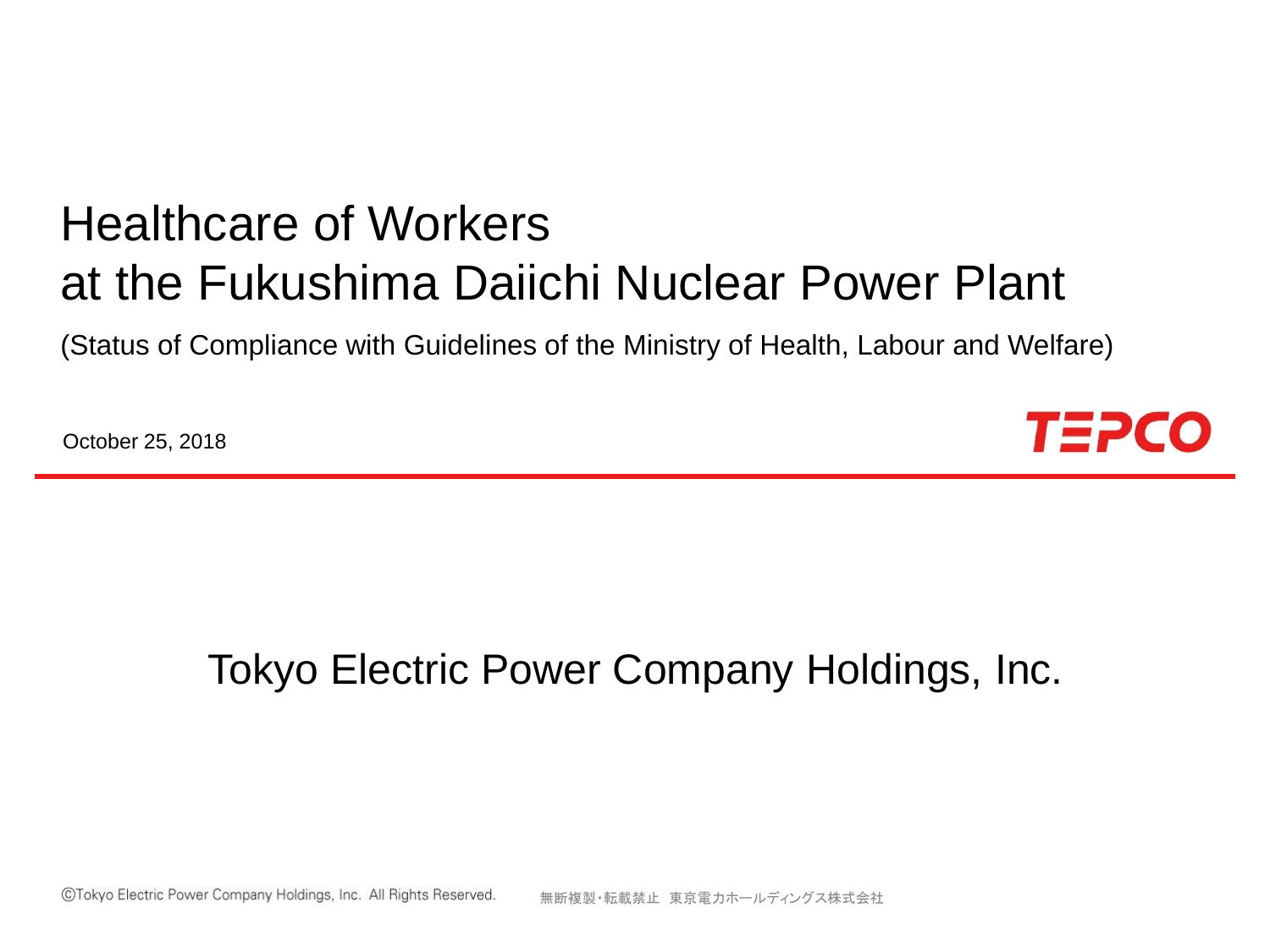

#### **As measures for the healthcare of the workers at the Fukushima Daiichi Nuclear Power Plant, the primary contractors and TEPCO have established and are using a system to address the following workers.**

- Target: Workers who have been determined through medical examinations to **"require thorough examinations," "require medical treatment," or "require continued medical treatment." \*1**
- Purpose: Ensuring that the above workers **have consulted a doctor and, as needed, have been subject to appropriate work-related relief measures.**

\*1 Applicable laws and regulations require that radiation workers should receive medical examinations before they start working as radiation workers and subsequently twice a year. Each determination of the above is based on the results of these medical examinations.

<Background>

- As a response to the guidelines of the Ministry of Health, Labour and Welfare, we started to use the system in July/August 2016 (partially in August), with assistance from the primary contractors and using the specific goals and guidance provided by the University of Occupational and Environmental Health, Japan.
- For the time being, the status of health management will be checked based on quarterly reports from each primary contractor.

(Starting with the 2nd quarter of FY 2016, the status of health management has been reported at meetings by the office for meetings of the team for addressing decommissioning and contaminated water issues.)

• **This report contains information about the health management status in the 1st quarter of FY 2018 covering the medical examinations for April–June) and about the follow-up statuses in the 4th quarter** 

**and earlier.** ⇒ The summary is shown on pages 2 and 3.

[Specific Goals]

TEPCO and the primary contractors must ensure that the workers of the relevant subcontractors:

- 1) Receive necessary medical examinations on a periodic basis;
- 2) Consult a doctor if they have been determined through a medical examination to require medical treatment or a thorough examination;
- 3) Continue to receive necessary medical treatment at least while working at the site of the Fukushima Daiichi Nuclear Power Plant if they have been determined by a doctor to require medical treatment;
- 4) Are treated according to necessary actions including appropriate work-related relief measures based on the results of periodic medical examinations; and/or
- 5) Are subject to appropriate work-related relief measures, with their implementation status being continuously checked and the measures being continuously reviewed.

©Tokyo Electric Power Company Holdings, Inc. All Rights Reserved.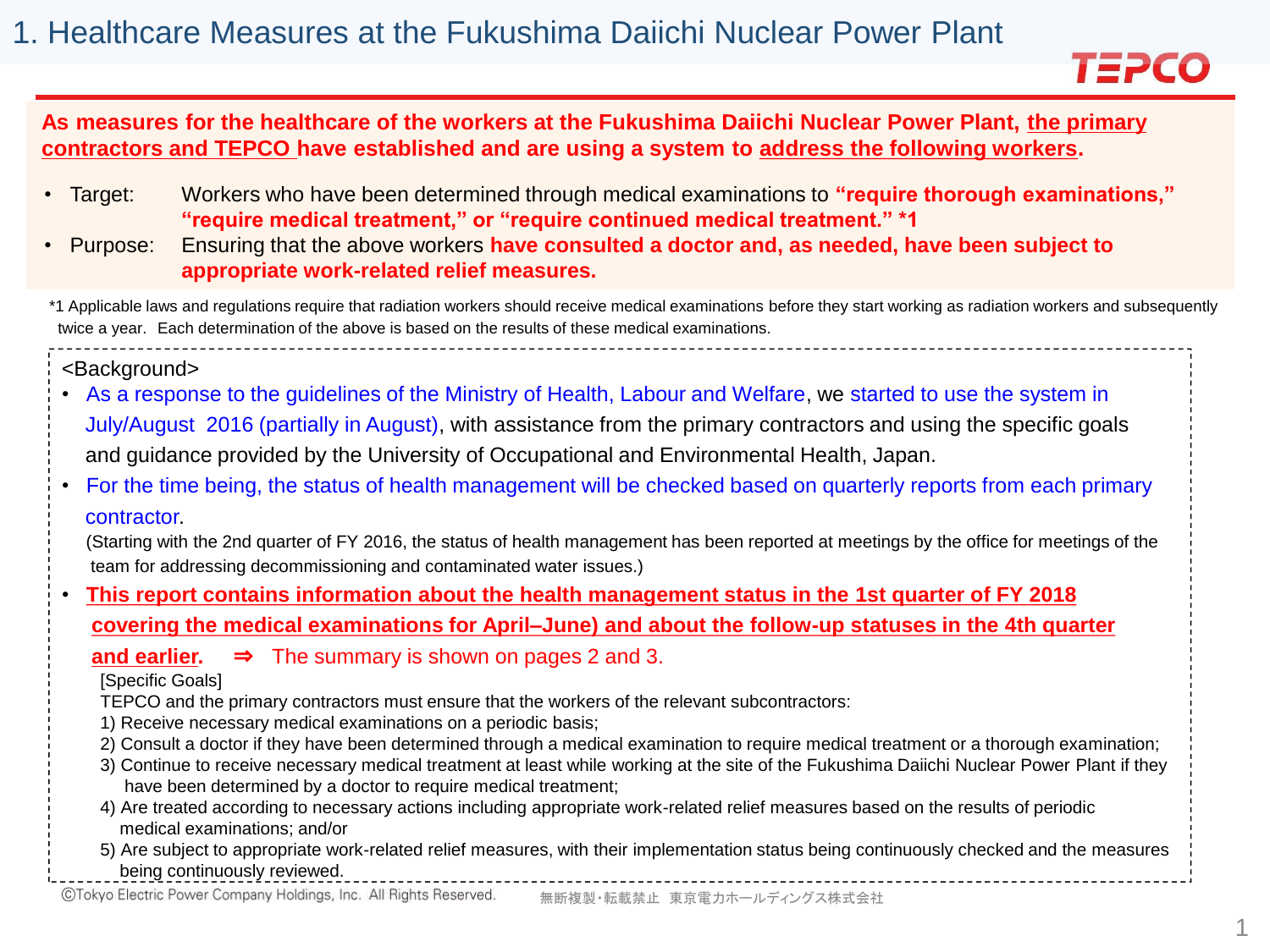#### 2. Results: Summarizing the Status of Management for Medical Examinations in the 1st Quarter TEPCO

#### **Results: summarizing the status of management for medical examinations conducted in the 1st quarter (April–June)**

**(1) The workers' reception of medical examinations and the results** [No. of offices covered: 52 (primary contractors: 49)]

• A total of 5,444 workers received medical examinations during the period, and 1,334 (25% of all workers) were determined to "require thorough examinations," "require medical treatment," or "require continued medical treatment." The number of those determined to "require thorough examinations" was 497 (9% of all workers).

#### **(2) Status of those determined to "require thorough examinations"**

- The reports from the primary contractors indicated that 58% of the workers had already received thorough examinations and had been subject to appropriate work-related relief measures by the companies, as needed (A); if those who were expected to be subject to appropriate measures soon (B) were included, the achievement rate was 82%.
- All contractors are appropriately implementing the guidance and management under the established system.
- 18% of the workers concerned replied that they had not received medical examinations after they had been given guidance (C). Their subsequent statuses will be checked through the next reports for the 2nd quarter of FY2018.

| Number of workers determined to "require thorough examinations": 497     |     |
|--------------------------------------------------------------------------|-----|
| Status                                                                   |     |
| A (workers have received thorough exams and, as necessary, the companies | 289 |
| have applied appropriate work-related relief measures to the workers)    |     |
| $\frac{1}{2}$ B (Workers are undergoing examinations)                    | 121 |
| : C (Workers have not yet received thorough exams after guidance)        | 87  |
|                                                                          |     |

⇒ The primary contractors are appropriately reporting the statuses, indicating that the systems built by them are effectively functioning, and are even able to identify how the workers are addressed by the relevant subcontractors.



Note: The numbers of workers indicated are simple sums of those reported from each company. Some workers may have been counted more than once if they were relocated or if the system counted workers on a per medical examination category. The same applies to the figures on the next page.